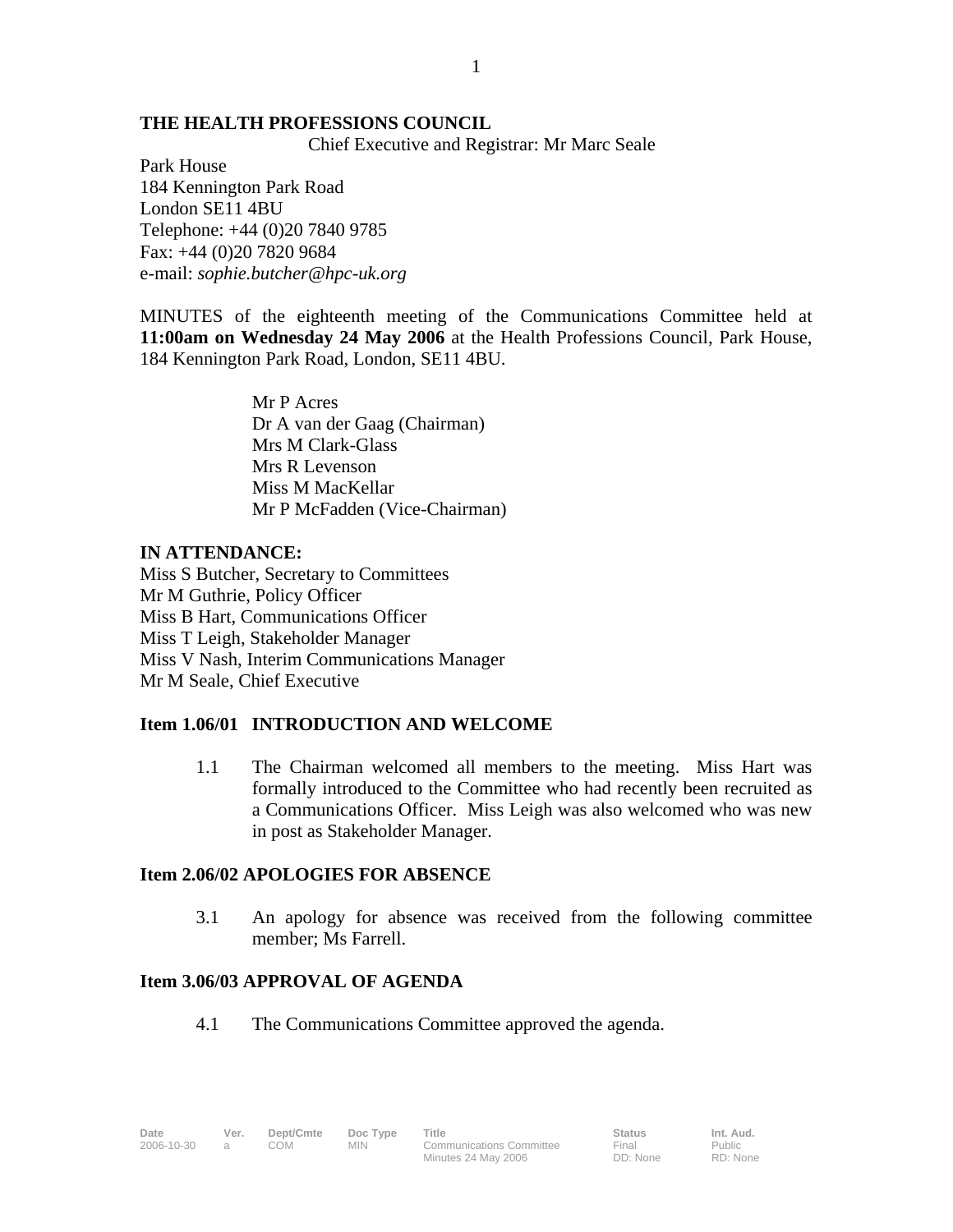# **Item 4.06/04 MINUTES OF THE COMMUNICATIONS COMMITTEE HELD ON THURSDAY 27 FEBRUARY 2006**

4.1 It was agreed that the minutes of the seventeenth meeting of the Communications Committee meeting be confirmed as a true record and signed by the Chairman; subject to a correction at 4.06 so that it read 'minutes of the Communications Committee held on Thursday 27 October 2005.'

# **Item 5.06/05 MATTERS ARISING**

- 5.1 Item 8.5 Matters Arising Communications Strategy
- 5.1.1 The Committee noted that a revised communications strategy and work plan was on the agenda for their approval.
- 5.2 Item 9.3 Matters Arising MORI research
- 5.1.2 The Committee noted that the research undertaken by MORI to guage the attitudes of the public to the HPC were currently being incorporated into the wider communications strategy.
- 5.3 Item 10.3 Matters Arising Customer Services
- 5.1.3 The Committee noted that the topic of customer services was to be discussed at the meeting today.
- 5.4 Item 11.3 Matters Arising Patient Public Involvement (PPI)
- 5.1.4 The Committee noted that the PPI meeting had taken place and a proposal for the continuation of this work was on the agenda for the members' approval. The Chairman briefly summarised the actions that derived from this meeting:
	- Define the model of PPI was most appropriate for a regulator,
	- Generate a list of what PPI related activities were taking place at HPC,
	- Identify what other regulators are doing in this respect,
	- Identify who 'the public' is in relation to the HPC, as this would have a bearing on any future PPI strategy.
- 5.5 Item 13.3 Matters Arising Continuing Professional Development (CPD)
- 5.1.5 The Committee noted that the two CPD documents had been reviewed by the plain English campaign and their recommended changes incorporated. The long document was to be crystal marked and would shortly be sent to Council for ratification via e-mail. A smaller document called 'Your Guide to our Standards for Continuing Professional Development' had

| Date       | Ver. | Dept/Cmte | Doc Type | <b>Title</b>                    | <b>Status</b> | Int. Aud. |
|------------|------|-----------|----------|---------------------------------|---------------|-----------|
| 2006-10-30 |      | MOC       | MIN.     | <b>Communications Committee</b> | Final         | Public    |
|            |      |           |          | Minutes 24 May 2006             | DD: None      | RD: None  |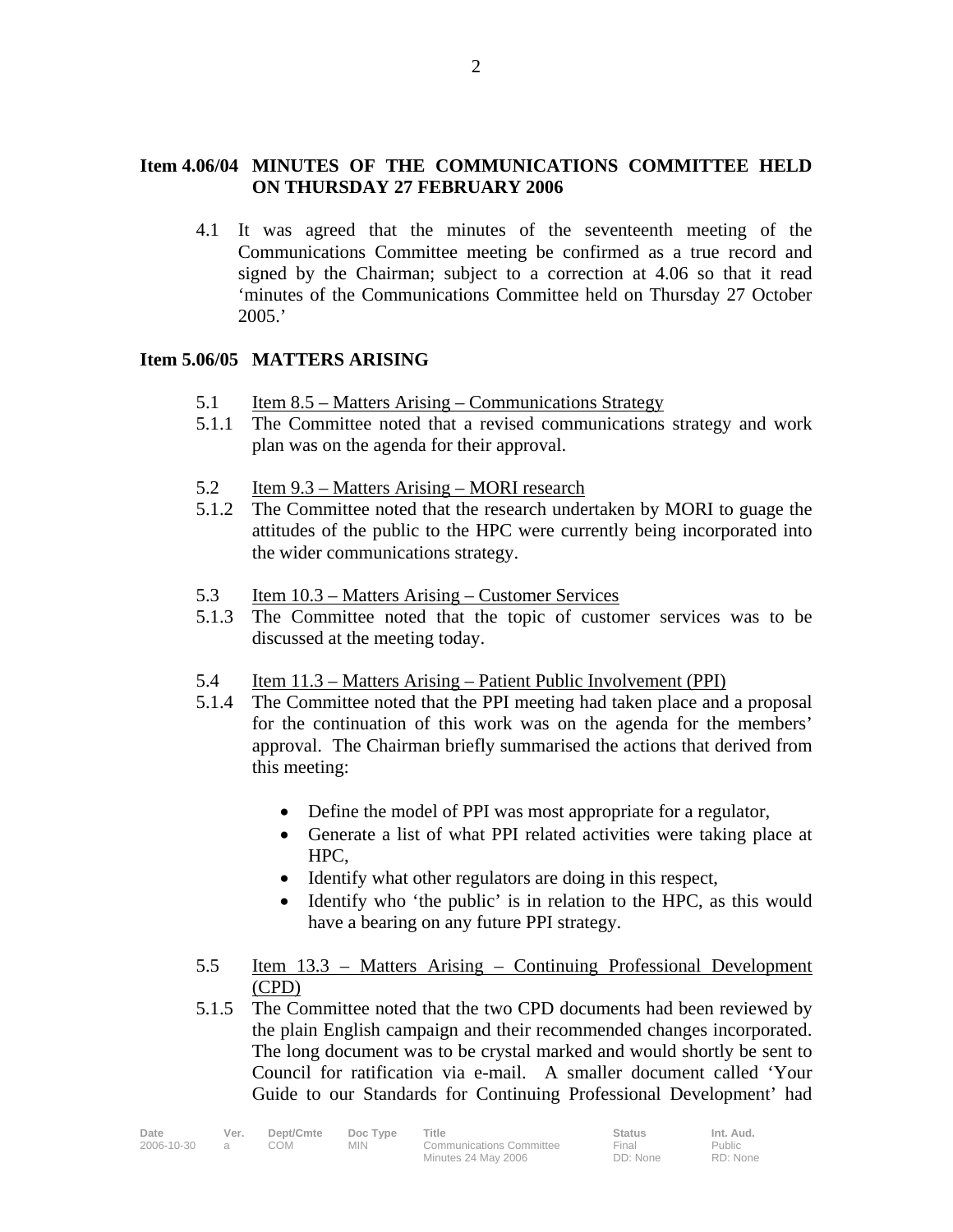been sent to Council via email for ratification. Both CPD documents would be put on the HPC website imminently.

- 5.6 Item 3.11 Matters Arising ETC Strategy Meeting
- 5.1.6 The Committee noted that at the recent Education and Training Committee strategy meeting it was recommended that the Communications Committee reviewed the following issues:
	- to review the relationships with current stakeholders and ascertain how to improve relationships,
	- to review and consider HPC's support for currently regulated and newly regulated professions (for example by using HPC's Partners).
- 5.1.7 The meetings which were held between the professional bodies, the President and the Chief Executive were identified as a way in which relationships with key stakeholders could be further improved. It was suggested that a timetable of meetings could be drawn up between the HPC and the professional bodies and briefings for these meetings prepared by the communications team. This would formalise procedures and enable the meetings to be integrated into the wider communications work plan.

# **Item 6.06/06 CHAIRMAN'S REPORT**

- 6.1 The Chairman reported that it was Mrs Levenson's last meeting as a member of the Communications Committee, as she was due to step down from Council as of July 2006. The Committee thanked Mrs Levenson for her hard work and contribution to the Committee as a whole.
- 6.2 The Chairman reported that interviews for the Director of Communications post had been held. 19 applications were received in total, 9 applications were short listed and 5 applicants from that shortlist were selected for interview. The post had been successfully recruited for, unfortunately, the individual selected turned down the offer. Interviews had been re-arranged and scheduled to take place this Friday. 5 applicants would be interviewed and had been selected from the original applications received. The Chairman thanked the interim Communications Director for her hard work during this period and the support she was providing to her team.
- 6.3 The Committee noted that Ms Farrell had attended a Patient Public Involvement group meeting in place of the Chairman. This was held on 5 April 2006 and a report was due to be submitted.

Final DD: None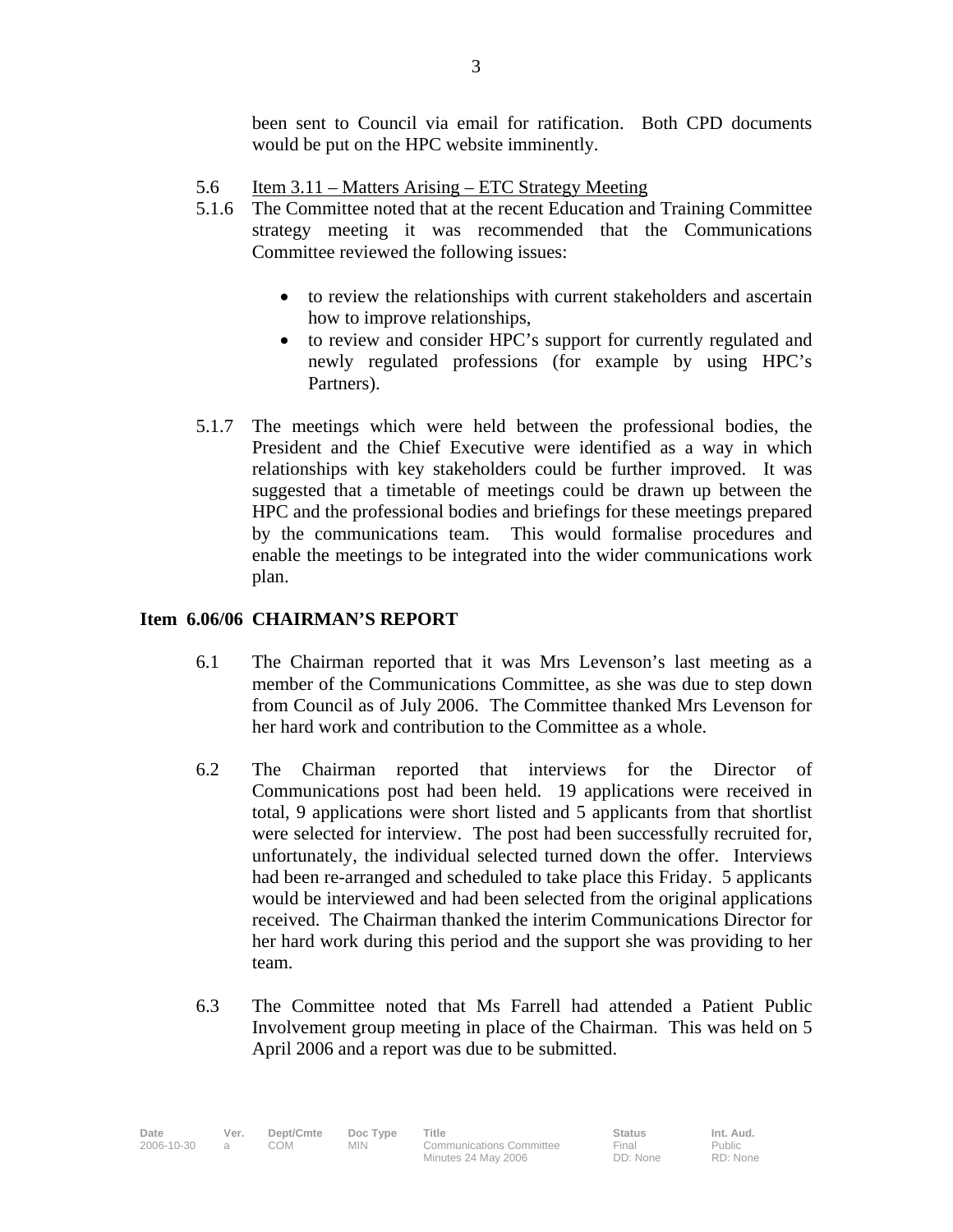### **Action: CF (as soon as possible)**

6.4 The Committee noted that, as part of the Joint Regulators PPI Strategy, a seminar on regulation in relation to 'hard to reach' groups was to be held at HPC on Friday 22 September 2006. The objective was to look at best practise in how to access hard to reach groups and raise the level of understanding of their needs across all of the 9 healthcare regulatory bodies. Representatives from the voluntary sector would be invited to discuss their experiences and inform the debate on best practice.

### **Item 7.06/07 DIRECTOR'S OF COMMUNICATIONS REPORT**

- 7.1 The Committee noted that the report had already been reviewed by Council at their meeting held in May. The interim Director of Communications was happy to take questions on any points that members required further clarification on.
- 7.2 The Committee debated the appropriate placement of the customer services function within the organisation. The Chairman had not taken this issue to the Chairman's meeting for further discussion, as it was not a decision making body and it was not felt to be an appropriate forum. In addition, there had been a number of staff changes since the last meeting of the Committee, which would impact on the operational side of customer services. For example, Miss Hart had been performing two roles both as Customer Services manager and Communications Officer, but she had recently been recruited to the role of Communications Officer on a permanent basis. It was also envisaged that Mr Houghton, recently recruited as Registration Manager, would take on some of the customer service responsibilities. It was therefore proposed that customer services would come under the control of the Operations Department.
- 7.4 The Committee agreed that whilst the Finance and Resources Committee should oversee the operational aspects of the customer services function, the Communications Committee should retain a monitoring role in relation to communication related issues. The reports generated by the customer services database were identified as a potential way in which the Committee could remain informed on key areas that may need to be addressed from a communications perspective. The Committee agreed that a report on Customer Services would be a standing agenda item at each of the Communications Committee meetings to provide an update on these matters.

# **Action: SB (by 27 October 2006 (subject to when the Customer Services Manager is recruited).**

7.5 The Committee discussed the HPC listening events that were held in all

| Date       | Ver. | Dept/Cmte | Doc Type | Title                           | <b>Status</b> | Int. Aud. |
|------------|------|-----------|----------|---------------------------------|---------------|-----------|
| 2006-10-30 |      | COM       | MIN.     | <b>Communications Committee</b> | Final         | Public    |
|            |      |           |          | Minutes 24 May 2006             | DD: None      | RD: None  |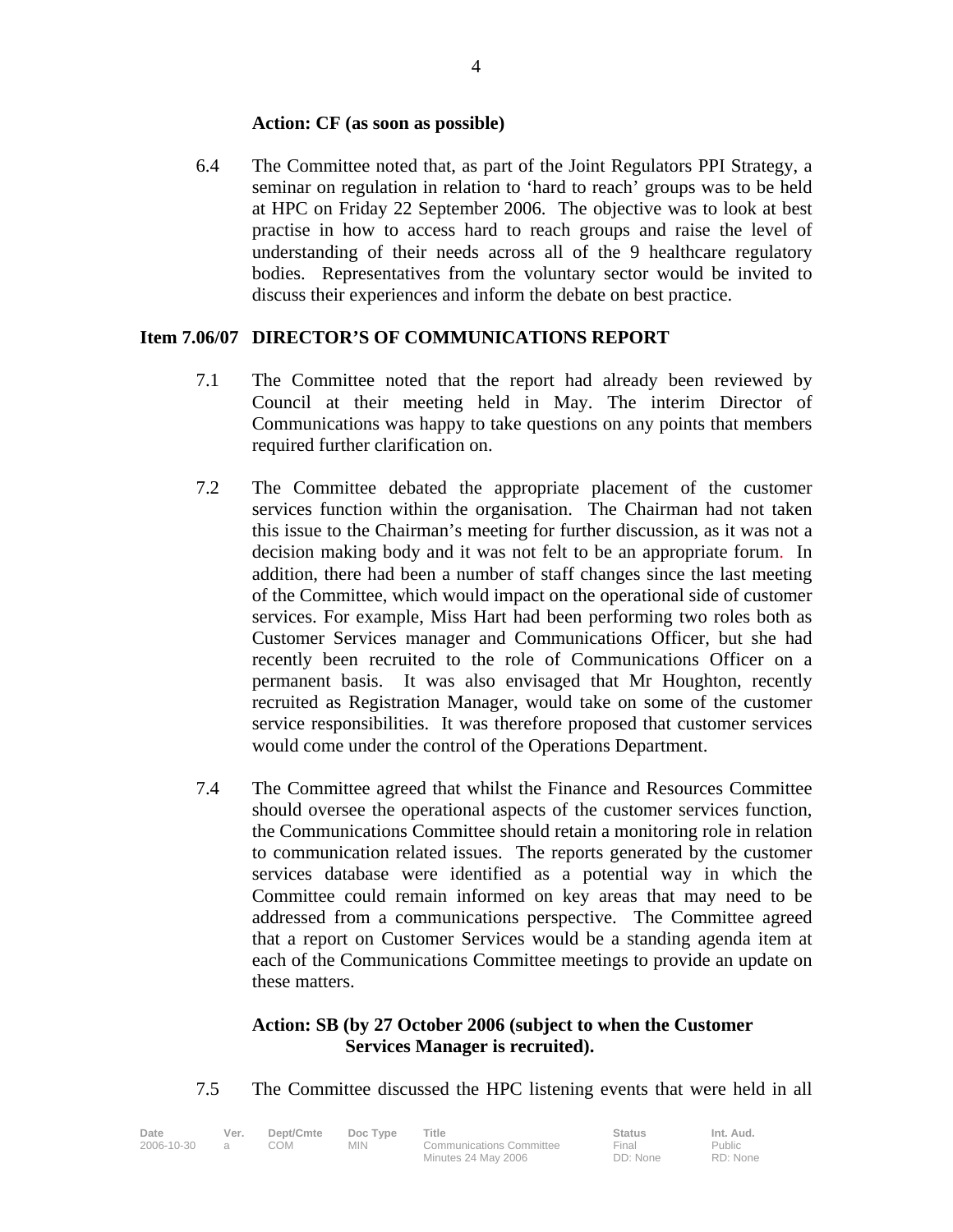four home countries and what level of involvement registrant and lay Council members had in the arrangements made. The Committee noted that venues for listening events were decided at least 1 year in advance and visited by HPC staff so to ensure that they met HPC's requirements. All Council members were routinely contacted at least 3-6 months prior to notify them of the event and to ascertain if they wished to participate. The Council members' input was very much valued. Mrs Clark-Glass reported that she was now able to attend the Northern Ireland listening event on Thursday 13 June 2006.

### **Item 8.06/08 COMMUNICATIONS STRATEGY AND WORKPLAN**

- 8.1 The Communications Committee received a paper for discussion/approval from the Interim Communications Director, Miss Nash.
- 8.2 The Communications strategy had been amended since the previous meeting and the Committee was asked to review and approve this version. The previous document had been produced under time constraints and therefore required various revisions. The document had now been divided into two sections; the strategy, which applied to the department's long term aims to be achieved in the next 1-2 years and the work plan, which focused on the objectives to be met in the next 12 months. The strategy and work plan also placed more focus upon the integration of the PPI objectives, which had not been addressed in the earlier draft strategy.
- 8.3 The Committee noted that part of the work plan was for HPC to seek representation at public affair events. Attendance at one party conference was so far scheduled into the plan. HPC's initial success at such an event would be assessed and then extended if proven to be a useful exercise. The Committee noted that MPs were often not aware of the HPC and its role. Such an event would therefore serve to promote the organisations' chief objectives and aims.
- 8.4 The Committee debated how the HPC was going to monitor the results of the proposed media campaign to 7000 care homes across the UK. The campaign aimed to increase the level of understanding about the work of HPC and would be carried out in liaison with the charity, Help the Aged. Market research was identified as a possible method to assess the level of impact made as a result of the campaign. The targeted distribution of posters and leaflets was agreed to be a cost effective way of advertising HPC.
- 8.5 The Committee approved the strategy and work plan for an interim period subject to amendments discussed. By approving the document the Committee were providing a steer to the Communications team on the immediate direction of their work. This would enable Council to review

| Date       | Ver. | Dept/Cmte | Doc Type | Title                    | <b>Status</b> | Int. Aud. |
|------------|------|-----------|----------|--------------------------|---------------|-----------|
| 2006-10-30 |      | MOC       | MIN.     | Communications Committee | Final         | Public    |
|            |      |           |          | Minutes 24 May 2006      | DD: None      | RD: None  |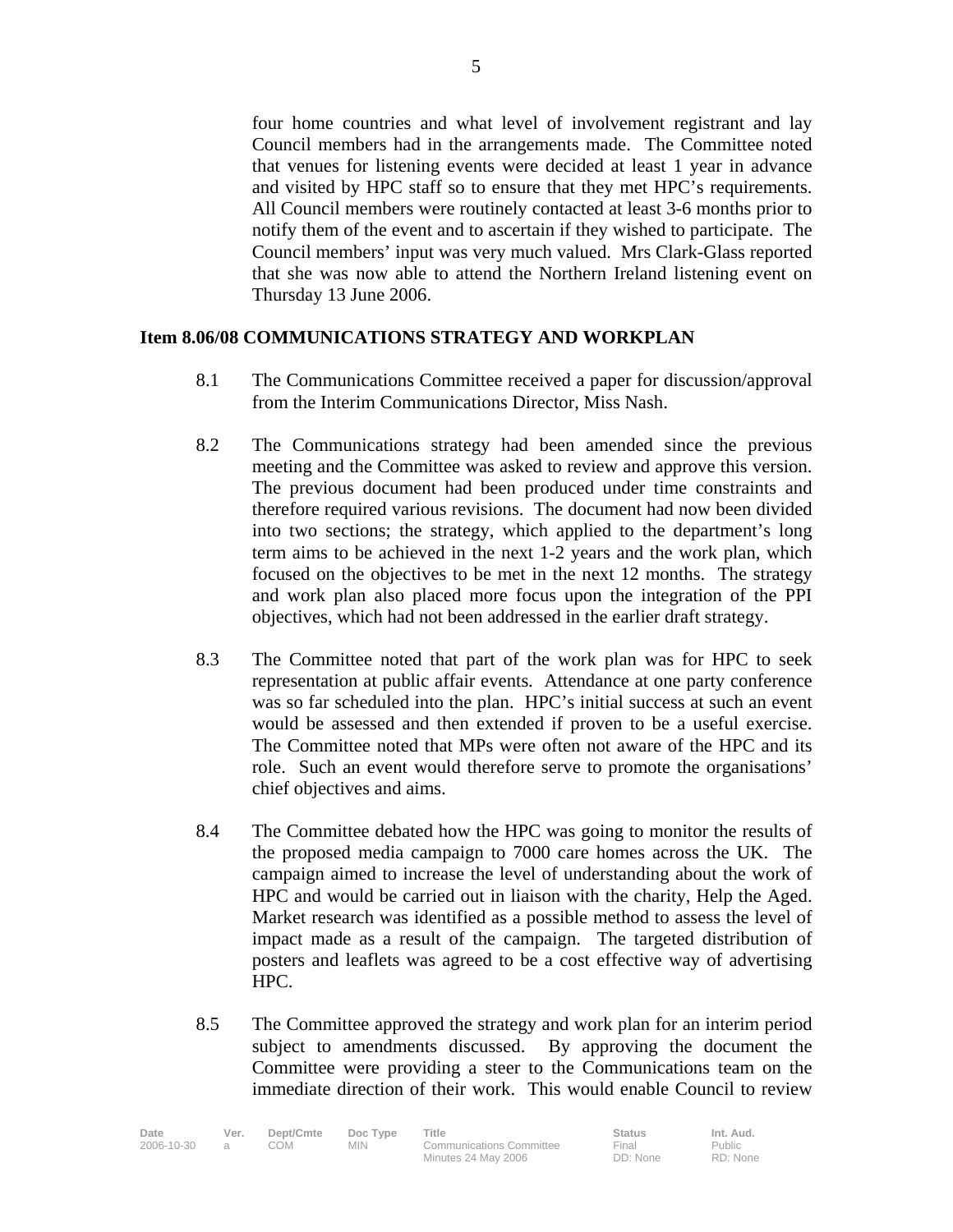the strategy and work plan at their meeting in July and would aid further discussion at the Council Away Day in October. Once the document had been revised it would be presented for the Committee's approval at their meeting in October. Guidance on the re-structuring of the strategy was welcomed and should be fed back as soon as possible to the interim Director of Communications.

## **Action: PA asap/VN (Paul Acres to feed back his comments as soon as Possible).**

### **Item 9.06/09 STAKEHOLDER COMMUNICATION PROPOSAL**

- 9.1 The Communications Committee received a paper for discussion/approval from the Stakeholder Manager, Miss Leigh.
- 9.2 The Committee noted that the stakeholder proposal had been drafted to complement the communications strategy and work plan. The Committee agreed that it was the organisations that represented patients' interests who were one of HPC's stakeholders. This required clarification as the public in their entirety amounted to 60 million plus and was not therefore an easily quantifiable target.
- 9.4 The Committee noted that HPC's commitment to corporate social responsibility (CSR) related to the provision of Fair Trade tea and coffee at meetings, a commitment to recycling and ensuring that building works were carried out in ways which took account of environmental impact.
- 9.5 The Committee agreed that the final stakeholder strategy and work plan would be developed from the current proposal and presented at the meeting in October for members' approval. The word 'elderly' was to be replaced with 'older people' as this was the accepted terminology.

### **Action: TL (by 27 October 2006)**

### **Item 10.06/10 PATIENT AND PUBLIC INVOLVEMENT DISCUSSION PAPER**

- 10.1 The Communications Committee received a paper for discussion/approval from the Policy Officer, Mr Guthrie. The paper was being presented by Mr Guthrie in place of Ms Tripp who was currently out of the office.
- 10.2 The need to incorporate public patient involvement (PPI) into the work undertaken by HPC was identified as a necessity. The paper illustrated PPI related work was already underway in this area and identified ways in which PPI work could be further expanded. The PPI work could also be fed back into the upcoming review of the Standards of Conduct, Performance and Ethics (SCPE).

| Date       | Ver. | Dept/Cmte | Doc Type | <b>Title</b>                    | <b>Status</b> | Int. Aud. |
|------------|------|-----------|----------|---------------------------------|---------------|-----------|
| 2006-10-30 |      | MOG       | MIN.     | <b>Communications Committee</b> | Final         | Public    |
|            |      |           |          | Minutes 24 May 2006             | DD: None      | RD: None  |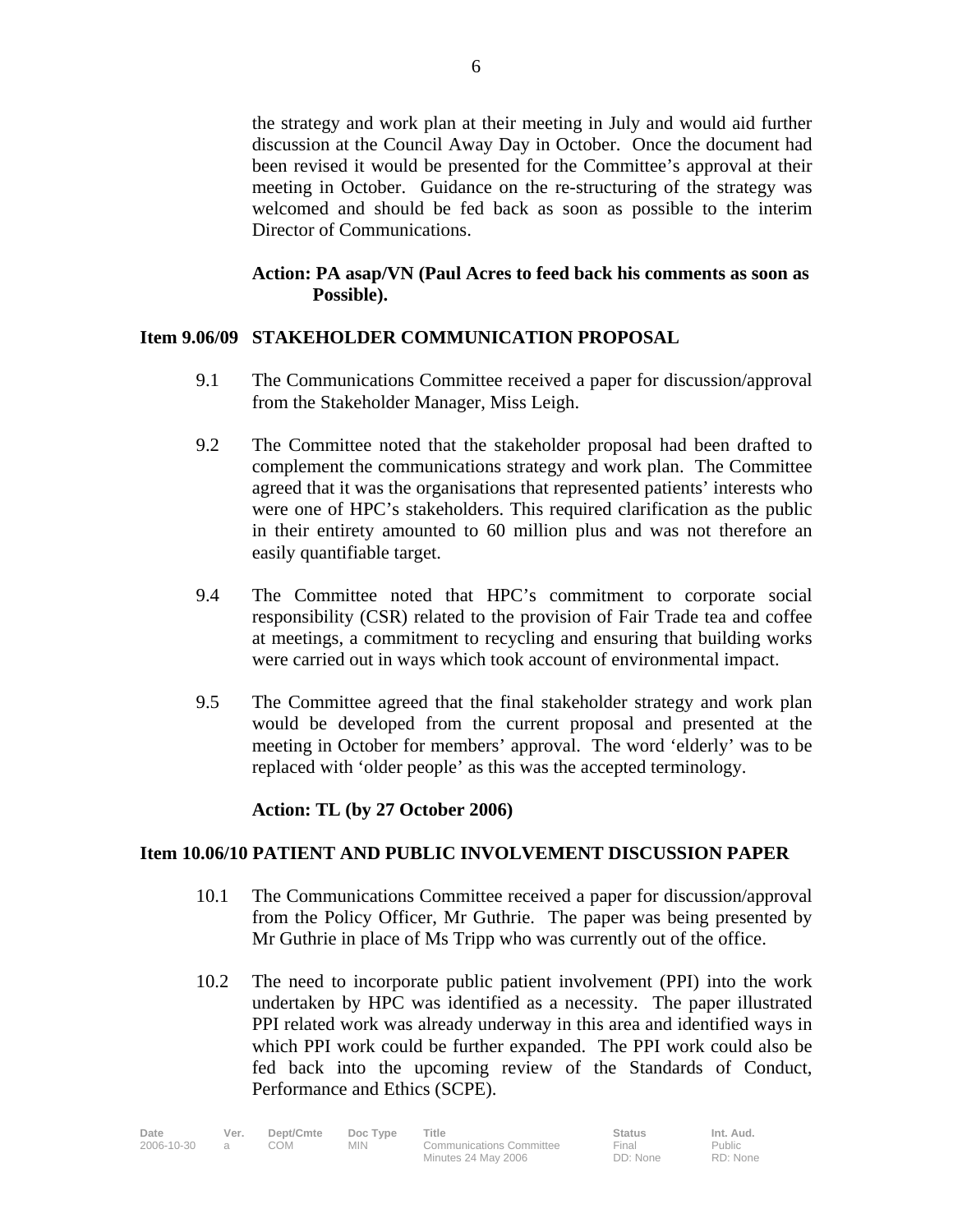- 10.3 The Committee agreed that further definition was required concerning the distinction between lay involvement in Council and Committee work, and PPI work. Clarification of the meaning of involvement of patients and public in the context of regulation needed to be made.
- 10.4 The Committee agreed to recommend to the President that the Council discussed PPI at its away day in October. The criteria by which PPI was to be defined needed further work. The evaluation of HPC's current PPI activities would be undertaken by the Stakeholder Manager and presented at the Committee's next meeting.

#### **Action: TL (by 27 October 2006)**

### **Item 11.06/11 STANDARDS OF PROFICIENCY MARKET RESEARCH**

- 11.1 The Communications Committee received a paper for discussion from the Policy Officer, Mr Guthrie.
- 11.2 The Committee noted that a piece of qualitative research had been commissioned with health professionals from a variety of different settings and conducted by Opinion Leader Research (OLR). The feedback received had indicated that some registrants were not conversant with the SoPs and failed to recognise their importance in the progression of their career. Registrants recognised that the SoPs were a minimum standard for entry to the register. It was clearly of concern however if such registrants performed only at this level as the expectation was that they would strive to achieve standards that exceeded the base requirements.
- 11.3 The Committee noted that revisions had been made to the SoPs to emphasise their importance as a set of minimum standard criteria by which a health professional must operate and strive to exceed in, in the undertaking of their work. Additional ways in which the SoPs could be elevated into the registrants' consciousness were also identified. One of which was to stress their importance in the meetings held between the professional bodies, the President and the Chief Executive. The importance of the SoPs could also be amplified at the talks given by representatives of the HPC at universities across the U.K. The Committee recommended that the perception of the SoPs by health professionals was revisited and tracked once the revised SoPs had been published and distributed to all relevant stakeholders.

### **Action: MG (ongoing)**

Date Ver. Dept/Cmte Doc Type Title **Status** Status Int. Aud. 2006-10-30 a COM MIN Communications Committee

Final DD: None